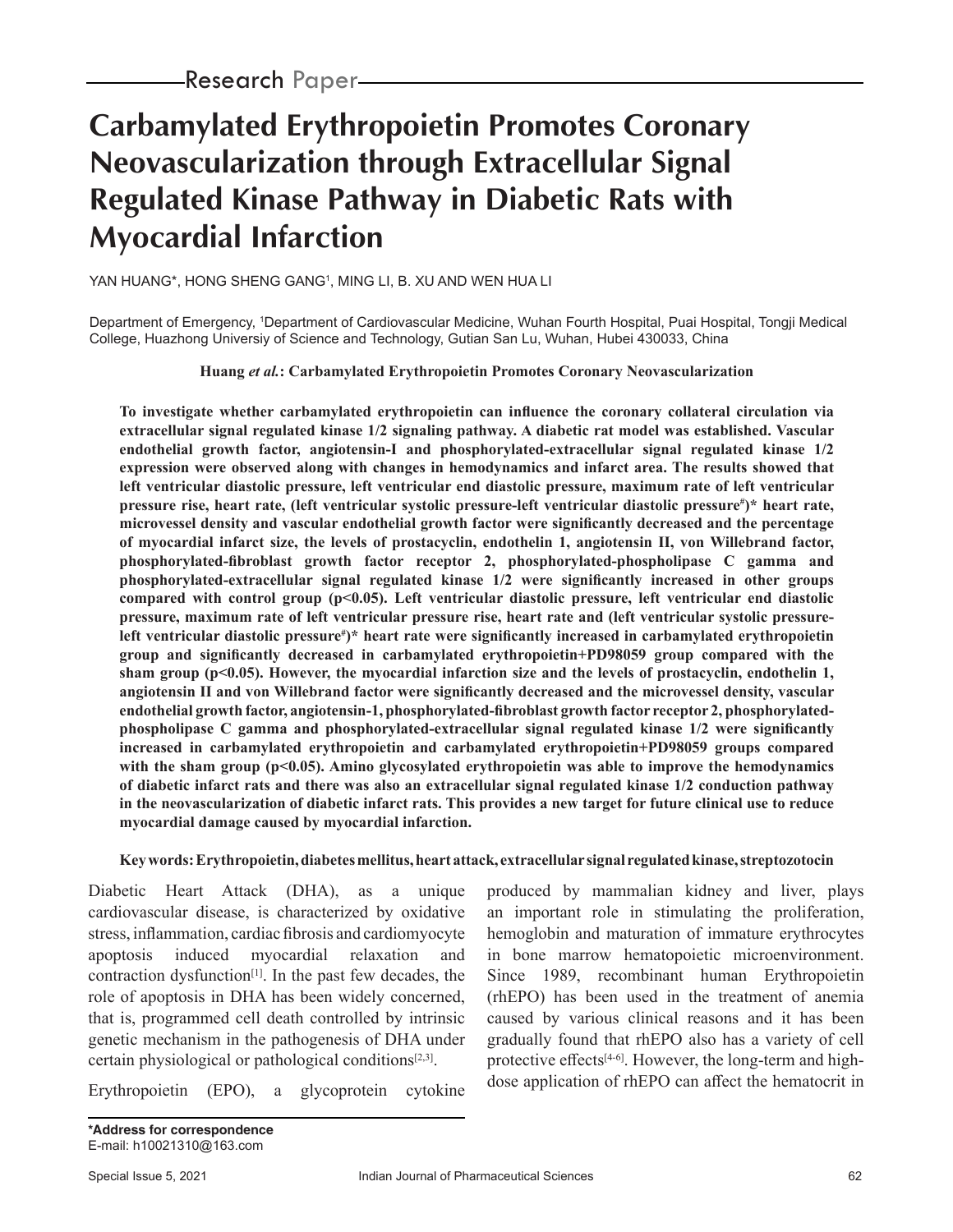circulation and cause side effects such as hypertension and vascular embolism, so its clinical application has certain limitations[7].

Carbamylated Erythropoietin (CEPO) is a carbamoylated derivative of EPO. When the conformation and function of the protein are changed, CEPO with a molecular weight of about 40 kDa can be formed<sup>[8,9]</sup>. Although CEPO did not promote erythropoiesis, it retained a variety of cell protective functions of EPO<sup>[10,11]</sup>. CEPO can prevent the release of mitochondrial contents (such as reactive oxygen species and cytochrome c) by limiting the opening of mitochondrial permeability transition pore, thus reducing cell apoptosis $[5]$ .

In addition, CEPO can also affect cell signal transduction through Extracellular signal Regulated Kinase (ERK)-  $1/2$  pathway<sup>[12]</sup>. However, it is not clear whether CEPO can promote coronary neovascularization in DHA rats. In this study, we investigated the effect of CEPO treatment on coronary neovascularization induced by Streptozotocin (STZ) fed on a high-fat/ high carbohydrate diet in DHA rats and its underlying molecular mechanisms.

# **MATERIALS AND METHODS**

## **Source of reagents:**

RhEPO, STZ, Diethyl Pyrocarbonate (DEPC), sodium borate and potassium cyanate were purchased from Sigma company (Sigma, CA, USA). The Terminal deoxynucleotidyl transferase mediated dUTP Nick End Labeling (TUNEL) kit was obtained from Shanghai shanran Biotechnology Co., Ltd (Shanran Shanghai, China). Caspase-3, B-cell lymphoma extra-large (BclxL), ERK-1 and ERK-2 antibodies were purchased from Cell Signaling Technology (CST, CA, USA). ERK messenger RNA (mRNA) was obtained from Shanghai Lianmai Bioengineering Co., Ltd (Lianmai Shanghai, China).

## **Synthesis of CEPO:**

CEPO was synthesized as previously described by Khan, *et al.* In short, potassium cyanate is added to sodium borate containing rhEPO (1 mg/ml) and 500 μl (1 m) to produce a solution with a final concentration of 1 mol/ $1^{[13]}$ . They were mixed and incubated at 37 $\degree$  for 1 d to form the reaction solution with *in situ* hybridization kit. Excess potassium cyanate was removed from the reaction solution by dialysis and then further concentrated by ultrafiltration (cut-off membrane, 10 kDa). The protein concentration was measured by Coomassie brilliant blue staining and the absorbance was read at 335 nm.

## **Diabetic rat model:**

A total of 100 healthy male Wistar rats from animal center of Zhongshan University were used to establish diabetic models. They were fed with high fat and high carbohydrate diet (66.6 % basic rat food, 20 % sucrose, 10 % lard, 3 % egg yolk and 0.4 % cholesterol) for 4 w and then intraperitoneally injected with STZ (50 mg/ kg). 1 w later, the same dose of STZ was injected again. According to the standard of fasting blood glucose concentration >18 mmol/l and lasting for 1 w. Finally, 80 rats with diabetes were identified and used in the following experiments.

## **Animal grouping:**

According to the principle of random distribution, the rats were randomly divided into four research groups: control group (only left coronary artery was threaded without ligation after thoracotomy); sham group, CEPO group and CEPO+PD98059 group; CEPO group, CEPO+PD98059 group; CEPO group, CEPO+PD98059 group, CEPO group, CEPO+PD98059 group, CEPO group, CEPO+PD98059 group, CEPO group, CEPO+PD98059 group, CEPO group. The drug was given once 30 min before ligation of left coronary artery and twice a week after operation (ear vein injection, 50 µg/kg each time); The administration method of CEPO in CEPO+PD98059 group was the same as that of CEPO group, but PD98059 (0.3 mg/kg by ear vein injection) was given 30 min before ligation of left coronary artery and twice a week (0.3 mg/kg each time) after operation. The control group was given the same dose of saline water by ear edge vein injection at the same time, 20 animals in each group.

## **Monitoring of hemodynamic parameters in rats:**

After anesthetized rats by intraperitoneal injection of chloral hydrate, the right skin of the rat neck was cut, and the fascia, muscle and carotid sheath were separated layer by layer and the common carotid artery was separated by 1-1.2 cm. The common carotid artery was cut by ophthalmic scissors and the catheter was inserted about 1-1.5 cm. After 15 min, Blood Pressure (BP) and mean arterial pressure (map) were recorded. Then, Med lab-u/8C biological signal acquisition and processing system was applied to monitor the Left Ventricular Diastolic Pressure (LVDP), maximum rate of left ventricular pressure rise  $(dP/dt_{\text{max}})$ , Left Ventricular End Diastolic Pressure (LVEDP)*.*

## **Measurement of infarct size:**

| he | ıntarct | size | was | measured | $b$ v |
|----|---------|------|-----|----------|-------|
|    |         |      |     |          |       |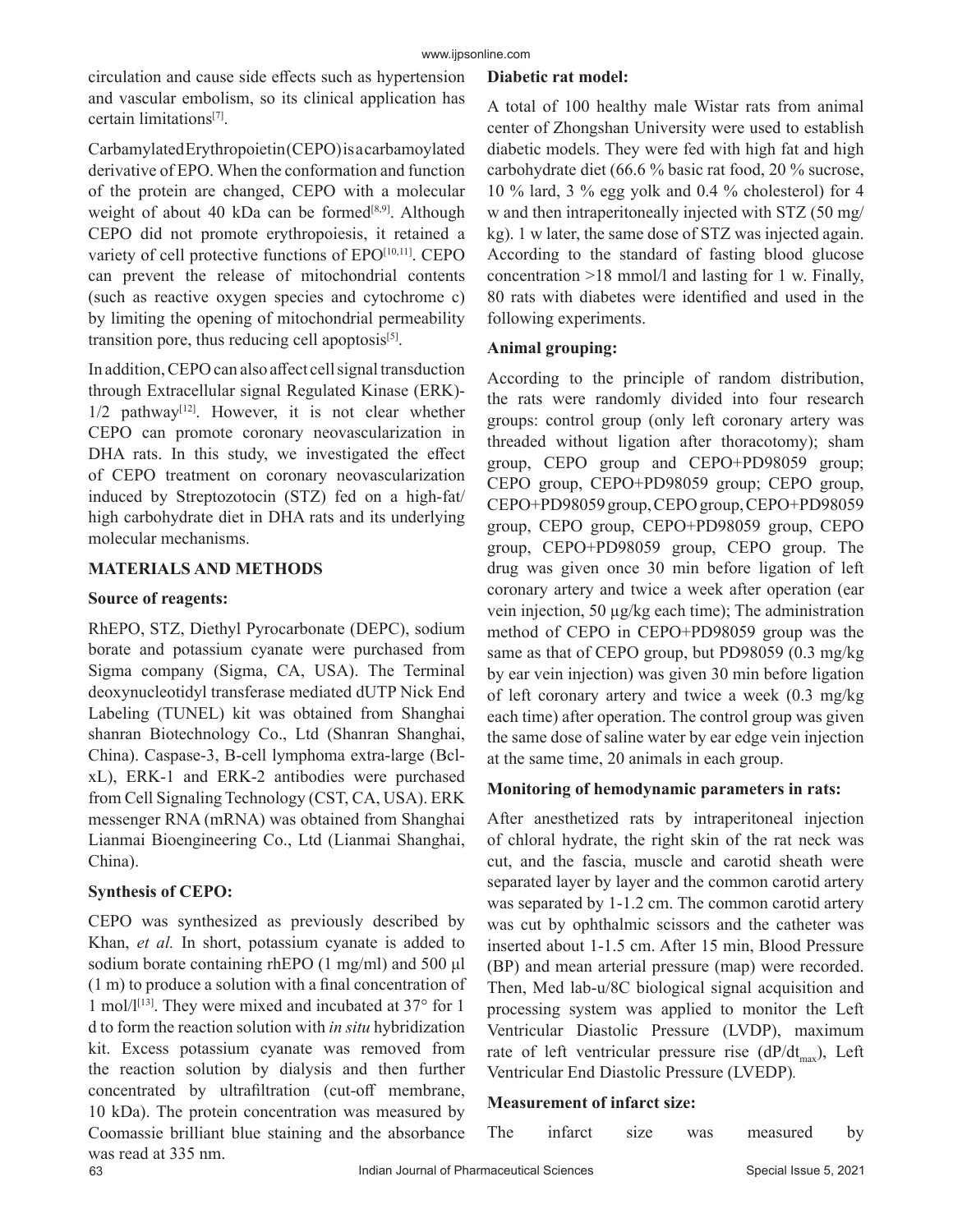2,3,5-Triphenyltetrazolium chloride (TTC) staining. The left ventricle was rinsed with normal saline and wrapped with tin foil and stored in a refrigerator at 20°. 2-3 mm serial sections were made from the apex to the bottom of the heart in the direction perpendicular to the long axis of the heart to the level of the ligation line. The slices were placed in TTC dye solution and dyed in 37° incubator for 20 min and then put into 4 % formaldehyde solution for 15 min. White infarcted myocardial tissue and brick red viable myocardial tissue could be observed after taking out the tissue. Finally, the infarct area and non-infarct area were separated with scissors and the mass of infarct area was calculated by electronic balance.

The infarct area=left ventricular infarct mass/left ventricular ligation line myocardial mass×100 %.

## **Enzyme-Linked Immunosorbent Assay (ELISA):**

The antigens (prostacyclin (PGI2), Endothelin 1 (ET-1), angiotensin II (Ang II), von Willebrand Factor (vWF)) were diluted to 10 μg/ml with coated buffer and overnight at 4°. The next day, add 0.1 ml serum of rats in each group into the coated reaction pore and incubate at 37° for 1 h; 0.1 ml fresh diluted enzyme labeled second antibody was added and incubated at 37° for 30 min; then 0.1 ml tetramethylbenzidine (TMB) substrate solution was added and incubated at 37° for 10 min. Finally, add 0.05 ml 2 mol/l sulfuric acid to determine the Optical Density (OD value) at 450 nm wave length of ELISA detector. Meanwhile, the OD values of PGI2, ET-1, Ang II and vWF were determined and calculated in each group.

# **The Microvessel Density (MVD) was measured by immunohistochemistry:**

In this study, vascular endothelium was labeled with CD34 and MVD was counted by immunohistochemistry. The infarct area was determined according to the existing studies<sup>[14]</sup>. 5  $\mu$ m thick myocardial tissue was reserved at the junction of infarct area (gray white, wall thinning) and non-infarct area (pink). The frozen section (2 mm below the ligation line) was made in the sham operation group. The myocardium of each group was fixed, transparent, waxed, embedded, dewaxed and hydrated. After incubation overnight at 4°, each slice was incubated with 50 µl of ready to use maxvision reagent at room temperature for 15 min and then 100 µl of freshly prepared Diaminobenzidine (DAB) solution was added. Under the microscope, the number of endothelial cells or clusters of endothelial cells stained brown was counted as a blood vessel and the vessels in the lumen with more than 8 red blood cells

and thicker muscular layer were not counted. Under the microscope of 400x visual field, 5 visual fields were randomly selected from each section to count the number of microvessels (MVC) in the infarct border area and the average value was obtained. MVC in each field was MVD.

# **The expression of Vascular Endothelial Growth Factor (VEGF) and Ang-1 was detected by immunohistochemistry:**

Paraffin sections of myocardial tissue were routinely dewaxed, hydrated and high-pressure antigen repair, then diluted primary antibody (rabbit anti-VEGF 1:50, rabbit anti-rat Ang-1 antibody 1:100) was dropped at 37° for 2 h and washed with Phosphate Buffered Saline (PBS) three times. After that, the second antibody was incubated at room temperature for 15 min, washed with PBS for 3 times then dyed with DAB developer and hematoxylin. Taking the presence of brown particles in the cytoplasm or extracellular matrix of cardiac myocytes as the positive criterion, six visual fields were randomly selected under high power microscope (400 times) and their Integral Absorbance (IA) was counted respectively by automatic image analysis system and the numerical mean value was analyzed.

# **Western blot analysis:**

After adding 30 mg fresh myocardial tissue into 100 µl tissue lysate for 1 h, the  $\gamma$  supernatant was centrifuged and the protein was quantified by Bicinchoninic acid (BCA) protein concentration quantitative kit. After Sodium Dodecyl-Sulfate Polyacrylamide Gel Electrophoresis (SDS-PAGE) electrophoresis, 50 μg protein/well was transferred to Polyvinylidene Fluoride (PVDF) membrane. 5 % bovine serum albumin (BSA) was sealed at room temperature for 2 h. The working solutions of Fibroblast Growth Factor Receptors (FGFR), phosphorylated-fibroblast growth factor receptors (p-FGFR2), phosphorylated-phospholipase C gamma (p-PLCγ), phosphorylated ERKl/2 (p-ERK1/2), FGFR2, PLC, ERK1/2 and β-actin were prepared and sealed overnight at 4° and that was washed three times at room temperature. Then incubated with Horseradish Peroxidase (HRP) labeled second antibody working solution for 2 h. The E lectrochemiluminescence (ECL) working fluid was exposed to the high performance luminescent gel imaging system. The gray scale of the strips was calculated by image J software and the relative expression intensity of phosphoprotein was detected by the ratio of phosphorylated protein to total protein.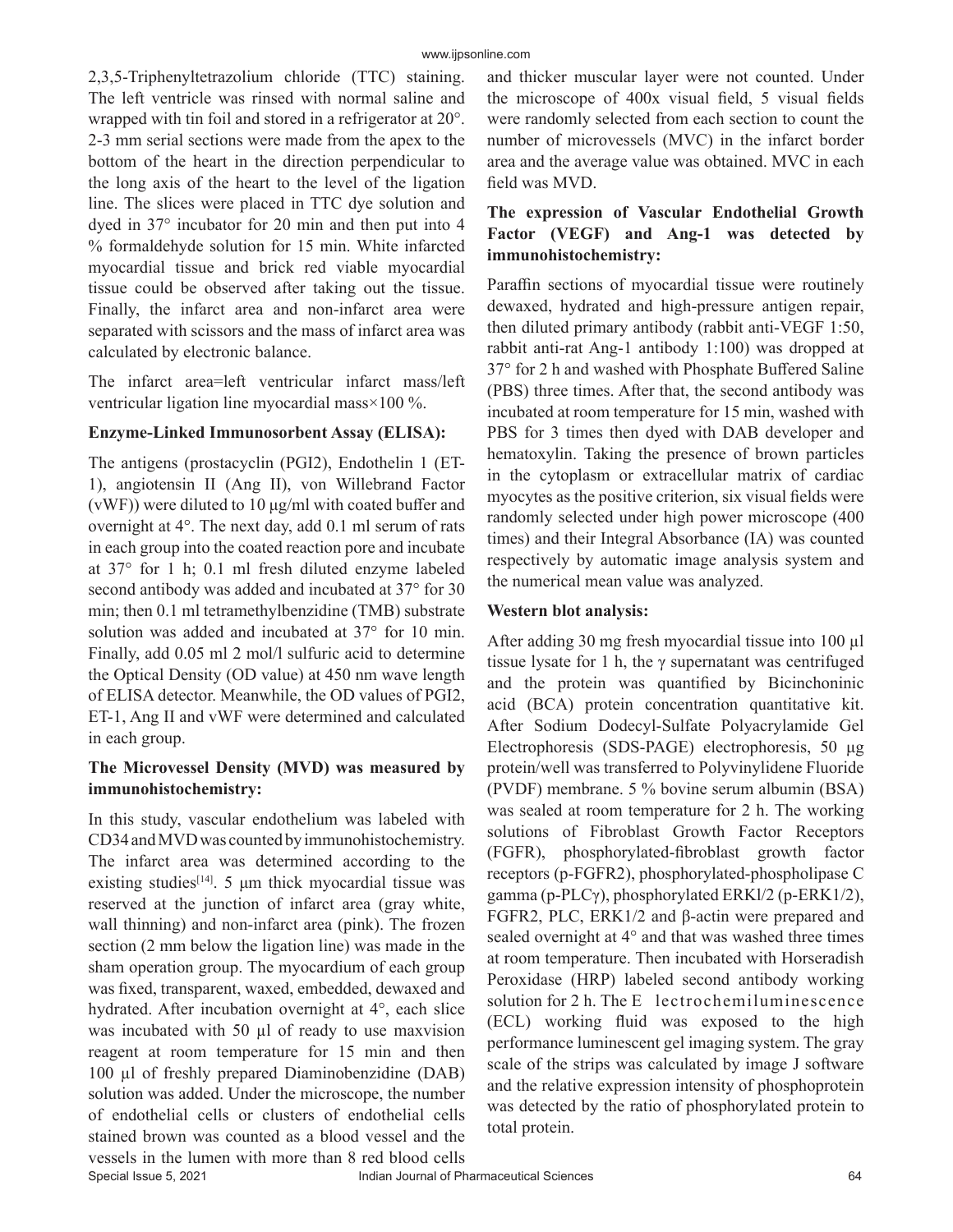#### **Statistical analysis:**

www.ijpsonline.com

Statistical Package For The Social Sciences (SPSS) 22.0 software system was used in present study and expressed as data x±s. Analysis of Variance (ANOVA) was used to compare the data more than three groups and t test was used for pairwise comparison between two groups.  $p<0.05$  was considered to be statistically significant.

# **RESULTS AND DISCUSSION**

Compared with the control group, LVDP, LVEDP, ±dP/  $dt_{\text{max}}$ , heart rate (HR) and (LVSP-LVDP<sup>#</sup>)×HR were significantly lower in sham, CEPO and CEPO+PD98059 groups ( $p<0.05$ ). Compared with the sham group, the LVDP, LVEDP,  $\pm dP/dt_{max}$ , HR and (LVSP-LVDP<sup>#</sup>)×HR were significantly higher in CEPO group  $(p<0.05)$  and significantly lower in CEPO group, as shown in fig. 1.

Compared with the control group, the percentage of myocardial infarct size in sham, CEPO and CEPO+PD98059 groups were significantly higher (p<0.05). However, the myocardial infarction size in CEPO and CEPO+PD98059 groups were significantly lower than that in sham group  $(p<0.05)$ . In addition, compared with the control group, the MVD in sham, CEPO and CEPO+PD98059 groups were significantly lower ( $p<0.05$ ) and the MVD in CEPO and CEPO+PD98059 groups were significantly higher than that in sham group ( $p<0.05$ ). As shown in fig. 2.

Compared with the control group, the levels of PGI2, ET-1, Ang II and vWF in sham, CEPO and CEPO+PD98059 groups were significantly increased ( $p<0.05$ ). Compared with the sham group, the levels of PGI2, ET-1, Ang II, vWF in CEPO and CEPO+PD98059 groups were significantly decreased ( $p$ <0.05), suggesting that CEPO can improve the coronary microcirculation function of diabetic rats. The detection results of PGI2, ET-1, Ang II, vWF levels in peripheral serum of rats in each group are shown in fig. 3.

Compared with the control group, the expression of VEGF and Ang-1 in sham, CEPO and CEPO+PD98059 groups were significantly decreased  $(p<0.05)$ . Compared with the sham group, the expression of VEGF and Ang-1 were significantly increased in CEPO and CEPO+PD98059 groups  $(p<0.05)$ . The detection results of VEGF and Ang-1 expression in muscle tissue of rats in each group are shown in fig. 4.

Compared with the control group, the expression of p-FGFR2, p-PLCγ, p-ERK1/2 proteins in CEPO and CEPO+PD98059 groups were significantly increased  $(p<0.05)$ , but there is no significantly difference in sham group ( $p > 0.05$ ). Compared with the sham group, the expression of p-FGFR2, p-PLCγ, p-ERK1/2 proteins were further increased in CEPO and CEPO+PD98059 groups ( $p<0.05$ ). As shown in fig. 5.





**Fig. 1: Hemodynamic parameters of rats in four groups**

Note: \*p<0.05, compared with the control group; \*p<0.05, compared with the sham group.  $(\blacksquare)$  Control;  $(\blacksquare)$  Sham;  $(\blacksquare)$  CEPO;  $($  $\Box)$  CEPO+PD98059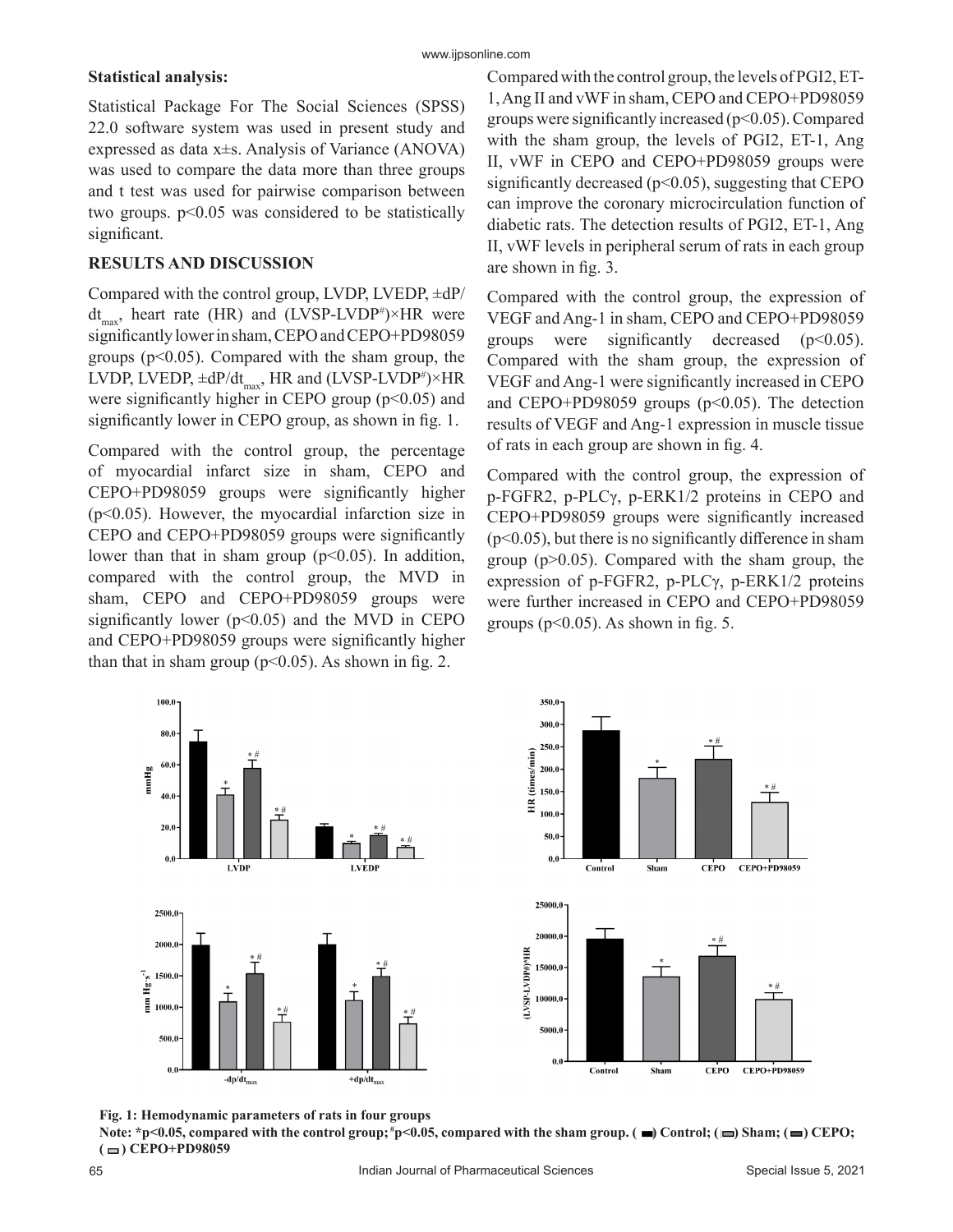www.ijpsonline.com



**Fig. 2: Myocardial infarct size and MVD of rats in four groups**

**Note: \*p<0.05, compared with the control group; # p<0.05, compared with the sham group**



**Fig. 3: Changes of microcirculation markers in four groups**

Note: \*p<0.05, compared with the control group; \*p<0.05, compared with the sham group. ( $\blacksquare$ ) Control; ( $\blacksquare$ ) Sham; ( $\blacksquare$ ) CEPO; **( ) CEPO+PD98059**



**Fig. 4: The expression of VEGF and Ang-1 in four groups**  Note: \*p<0.05, compared with the control group; \*p<0.05, compared with the sham group. ( $\blacksquare$ ) Control; ( $\blacksquare$ ) Sham; ( $\blacksquare$ ) CEPO; **( ) CEPO+PD98059**



**Fig. 5: The protein expression levels of p-FGFR2, p-PLCγ, p-ERK1/2 in four groups** Note:  $*p<0.05$ , compared with the control group; #p<0.05, compared with the sham group.  $\Box$  Control;  $\Box$ ) Sham;  $\Box$ ) CEPO;  $($  $\Box)$  CEPO+PD98059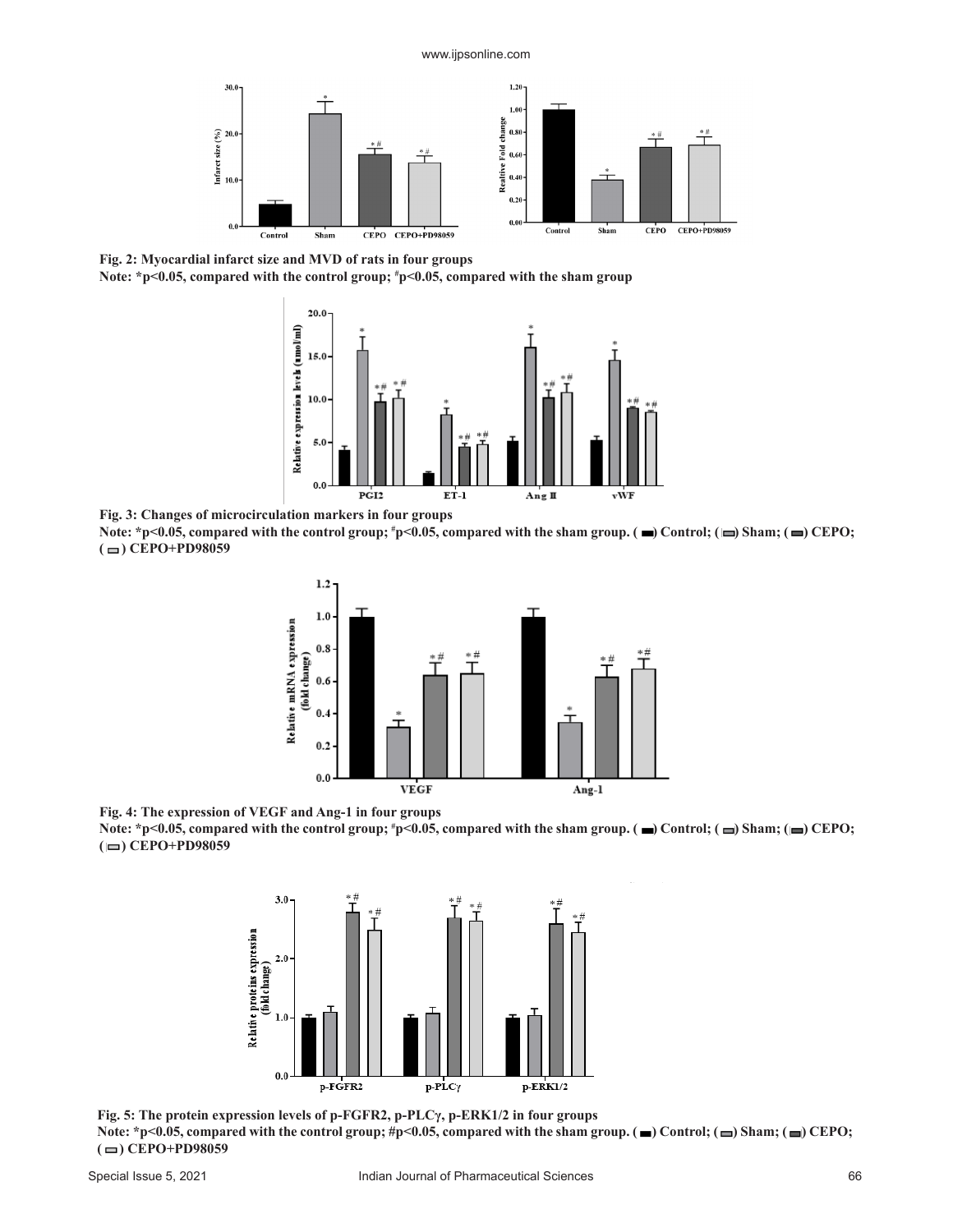Diabetes, as one of the major diseases threatening human health, its complications are an important factor to reduce the prognosis of patients, among which cardiovascular and cerebrovascular complications are the most common cause of death in patients with diabetes[4]. Although oral hypoglycemic drugs and insulin can greatly alleviate the patient's condition, there are still many side effects. Therefore, it is of great significance to formulate effective strategies for the prevention and treatment of diabetes. Diabetic cardiomyopathy is mainly caused by high blood glucose and coronary microcirculation hypoperfusion. In view of the fact that myocardial activity largely depends on the supply of microcirculation oxygen, nutrients and the transport of metabolites, restoring coronary microcirculation is an important way to improve myocardial activity<sup>[14-16]</sup>.

In this study, we used Med Lab-U/8C, a biological signal acquisition and processing system, to directly monitor the physical indicators of cardiac work and evaluate the real-time cardiac function. LVDP and the maximum rate of rise of left ventricular pressure  $(+dP/dt_{\text{max}})$  are important indicators to reflect cardiac systolic function. The decrease of LVDP and  $+dP/dt_{max}$  indicates the decrease of myocardial systolic function. In addition, the LVEDP and the maximum rate of decrease of left ventricular pressure  $(-dP/dt_{max})$  are important indicators to reflect cardiac diastolic function. The increase of LVEDP or the decrease of -dP/dt<sub>max</sub> indicates the decrease of cardiac diastolic function; (Left Ventricular Systolic Pressure-Left Ventricular Diastolic Pressure)×heart rate  $(LVSP-LVDP*)\times HR$  reflects the contractile force of myocardium. The results showed that after ligation of left anterior descending coronary artery, the systolic and diastolic functions of the heart decreased to varying degrees, which was reflected in the decrease of left ventricular development pressure and the maximum rise rate of left ventricular pressure, while the end diastolic pressure increased and the maximum decline rate of left ventricular pressure decreased, which was consistent with the previous research results<sup>[17]</sup>. Pretreatment and postconditioning with ecop can significantly improve LVDP, LVEDP,  $\pm dp/dt_{\text{max}}$  and other indicators of the heart, that is, significantly improve the cardiac systolic and diastolic function, which is similar to the findings of Apstein.

ERK are a class of serine/threonine protein kinases, whose main function is to transmit mitogen signal transduction proteins<sup>[18,19]</sup>. ERK is the key to transmit signal from surface receptor to nucleus. Phosphorylated ERK l/2 is transferred from cytoplasm to nucleus, which mediates transcription activation of various cytokines, regulates cell proliferation and differentiation, cell morphology maintenance, cytoskeleton construction, cell apoptosis and cell malignant transformation and other biological processes. Hyperglycemia cannot only cause myocardial injury through the formation of advanced glycation end products, but also cause a variety of vascular complications by stimulating the proliferation of vascular smooth muscle<sup>[20]</sup>, which can be attenuated by the activation of ERK signaling pathway. In diabetic rats with myocardial infarction, the activation of ERK cell signaling pathway is closely related to myocardial cell anti apoptosis $[21]$ . The effect of hyperglycemia on ERK phosphorylation in cardiomyocytes is also time-dependent and short-term hyperglycemia can enhance ERK phosphorylation<sup>[22,23]</sup>. Recent studies have shown that CEPO can activate ERK cell signaling pathway to protect myocardium from ischemia/reperfusion injury<sup>[24,25]</sup>. In chronic hypoxia, CEPO may reduce the levels of PGI2, ET-1, Ang II, vWF in peripheral serum to near normal level through ERK signal pathway<sup>[10]</sup>. In this study, we demonstrated that CEPO could protect myocardium against myocardial fibrosis and apoptosis by activating p-ERK signaling pathway.

Myocardial infarction can lead to hypoxia in body tissues and cause changes in local cytokine levels, induce the proliferation, migration, lumen formation and formation of new blood vessels of vascular endothelial cells with existing vessels, so as to adaptively increase blood supply and oxygen supply. During this process, abnormal secretion of cytokines, especially angiogenesis factor VEGF and basic fibroblast growth factor (bFGF), occurred. bFGF, a basic protein, has the effect of promoting cell mitosis and promoting angiogenesis. After binding with its specific receptor FGFR, bFGF can activate tyrosine kinase in vascular endothelial cells, thus activating PLC $\gamma^{[6]}$ . PLC $\gamma$  is the most important member of the four phosphoinositol specific phospholipase C (PLC β, PLC  $γ$ , PLC  $δ$  and PLC  $ε$ ), which are widely expressed in vascular endothelial cells. Phosphorylation is the key factor to regulate PLCγ activity. In the process of bFGF and other factors activating vascular endothelial cells, PLCγ can form receptor complex with FGFR2, further activate ERK1/2 signaling pathway protein downstream, start endothelial cell proliferation and generate neovascular endothelial cells. In this study, we found that CEPO can significantly promote bFGF induced phosphorylation of receptor and downstream